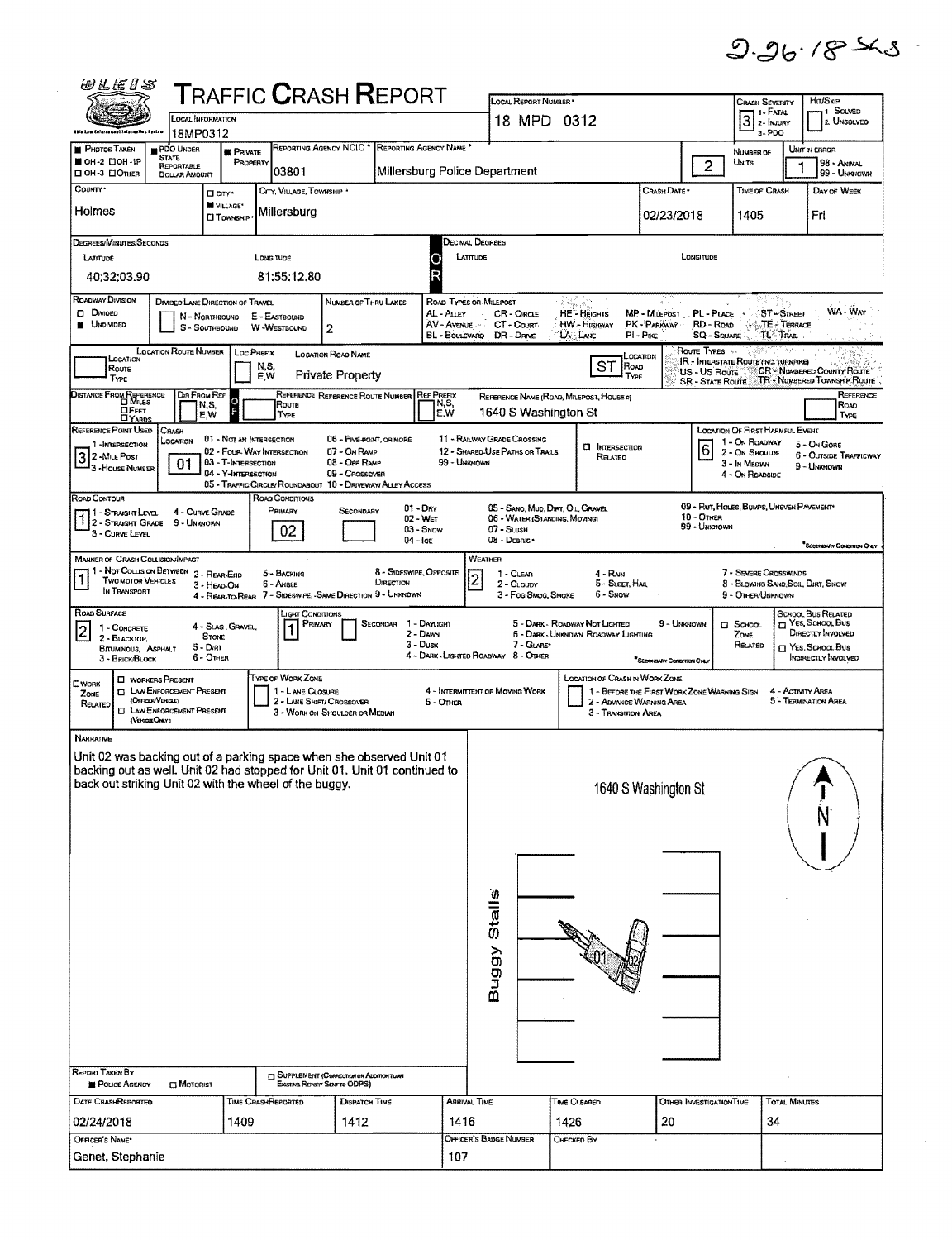|                                                                       |                                                                        | Unit                                                                               |                                                         |                                                                               |                                           |                                                                                                                                                                                |                                      |                                                               |                                                                                        |                                                                          |                                                                                                           |                                                                                                                                            |                                                         |                                                        |                                                                                             |  |  |
|-----------------------------------------------------------------------|------------------------------------------------------------------------|------------------------------------------------------------------------------------|---------------------------------------------------------|-------------------------------------------------------------------------------|-------------------------------------------|--------------------------------------------------------------------------------------------------------------------------------------------------------------------------------|--------------------------------------|---------------------------------------------------------------|----------------------------------------------------------------------------------------|--------------------------------------------------------------------------|-----------------------------------------------------------------------------------------------------------|--------------------------------------------------------------------------------------------------------------------------------------------|---------------------------------------------------------|--------------------------------------------------------|---------------------------------------------------------------------------------------------|--|--|
|                                                                       |                                                                        |                                                                                    |                                                         |                                                                               |                                           |                                                                                                                                                                                |                                      |                                                               |                                                                                        |                                                                          | LOCAL REPORT NUMBER                                                                                       | 18 MPD 0312                                                                                                                                |                                                         |                                                        |                                                                                             |  |  |
|                                                                       |                                                                        |                                                                                    |                                                         |                                                                               |                                           |                                                                                                                                                                                |                                      |                                                               | OWNER PHONE NUMBER                                                                     |                                                                          |                                                                                                           | <b>DAMAGE SCALE</b>                                                                                                                        |                                                         | Damage Area                                            |                                                                                             |  |  |
| <b>UNIT NUMBER</b>                                                    | OWNER NAME: LAST, FIRST, MIDDLE ( C SAME AS DRIVER )<br>Mast, Jerry, M |                                                                                    |                                                         |                                                                               |                                           |                                                                                                                                                                                |                                      |                                                               |                                                                                        |                                                                          |                                                                                                           |                                                                                                                                            |                                                         | FRONT                                                  |                                                                                             |  |  |
| OWNER ADDRESS: CITY, STATE, ZIP                                       |                                                                        |                                                                                    | <b>CISAME AS DRIVER</b> )                               |                                                                               |                                           |                                                                                                                                                                                |                                      |                                                               | 330-674-1804                                                                           |                                                                          |                                                                                                           | $\vert$                                                                                                                                    |                                                         |                                                        |                                                                                             |  |  |
| 2486 Cr 58, Millersburg, OH, 44654                                    |                                                                        |                                                                                    |                                                         |                                                                               |                                           |                                                                                                                                                                                |                                      | 1 - None                                                      |                                                                                        | α                                                                        |                                                                                                           |                                                                                                                                            |                                                         |                                                        |                                                                                             |  |  |
| LP STATE LICENSE PLATE NUMBER                                         |                                                                        |                                                                                    |                                                         |                                                                               |                                           | <b>VEHICLE IDENTIFICATION NUMBER</b>                                                                                                                                           |                                      |                                                               |                                                                                        |                                                                          | # Occupants                                                                                               | 2 - MINOR                                                                                                                                  |                                                         |                                                        |                                                                                             |  |  |
|                                                                       |                                                                        |                                                                                    |                                                         |                                                                               |                                           |                                                                                                                                                                                |                                      |                                                               |                                                                                        |                                                                          | 1                                                                                                         | 3 - FUNCTIONAL                                                                                                                             |                                                         | O<br>□                                                 |                                                                                             |  |  |
| <b>VEHICLE YEAR</b>                                                   |                                                                        | <b>VEHICLE MAKE</b>                                                                |                                                         |                                                                               |                                           | <b>VEHICLE MODEL</b>                                                                                                                                                           |                                      |                                                               |                                                                                        | <b>VEHICLE COLOR</b>                                                     |                                                                                                           | 4 - Disabling                                                                                                                              |                                                         |                                                        |                                                                                             |  |  |
| 0                                                                     |                                                                        | Insurance Company                                                                  |                                                         |                                                                               | POUCY NUMBER                              |                                                                                                                                                                                |                                      |                                                               | <b>BLK</b>                                                                             |                                                                          |                                                                                                           |                                                                                                                                            |                                                         | α.                                                     | ο                                                                                           |  |  |
| PROOF OF<br>O<br>INSURANCE<br>SHOWN                                   |                                                                        |                                                                                    |                                                         |                                                                               |                                           |                                                                                                                                                                                |                                      | Towen By                                                      |                                                                                        |                                                                          |                                                                                                           | 9 - UNKNOWN                                                                                                                                |                                                         | α                                                      |                                                                                             |  |  |
| CARRIER NAME, ADDRESS, CITY, STATE, ZIP                               |                                                                        |                                                                                    |                                                         |                                                                               |                                           |                                                                                                                                                                                |                                      |                                                               |                                                                                        |                                                                          |                                                                                                           |                                                                                                                                            |                                                         |                                                        | CARRIER PHONE                                                                               |  |  |
|                                                                       |                                                                        |                                                                                    |                                                         |                                                                               |                                           |                                                                                                                                                                                |                                      |                                                               |                                                                                        |                                                                          |                                                                                                           |                                                                                                                                            |                                                         |                                                        |                                                                                             |  |  |
| US DOT                                                                |                                                                        | VEHICLE WEIGHT GWWR/GCWR                                                           |                                                         | 1 - LESS THAN OR EQUAL TO 10K LBS                                             |                                           | CARGO BOOY TYPE<br>01 - No CARGO BODY TYPE/NOT APPLICABL 09 - POLE                                                                                                             |                                      |                                                               |                                                                                        |                                                                          | TRAFFICWAY DESCRIPTION                                                                                    | 11 - Two Way, Not Divideo                                                                                                                  |                                                         |                                                        |                                                                                             |  |  |
| HM PLACARD ID NO.                                                     |                                                                        |                                                                                    | 2 - 10,001 to 26,000k Las<br>3 - MORE THAN 26,000K LBS. |                                                                               | 01                                        | 02 - Bus/ Van (9-15 Seats, Inc Driver)<br>03 - Bus (16+ Seats, Inc Driver)<br>04 - VEHICLE TOWING ANOTHER VEHICLE                                                              |                                      | 10 - Cargo Tank<br>11 - FLAT BED<br>$12 - D$ uwe              |                                                                                        |                                                                          |                                                                                                           | 2 - Two-Way, Not Divided, Continuous Left Turn Lane<br>3 - Two-Way, DIVIDED, UNPROTECTED (PAINTED OR GRASS > <ft.) media<="" td=""></ft.)> |                                                         |                                                        |                                                                                             |  |  |
|                                                                       |                                                                        |                                                                                    | HAZARDOUS MATERIAL                                      |                                                                               |                                           | 05 - Logging<br>06 - INTERMODAL CONTAINER CHASIS                                                                                                                               |                                      | 13 - CONCRETE MIXER                                           |                                                                                        |                                                                          |                                                                                                           | 4 - Two-Way, Divideo, Positive MedianBarrier<br>5 - ONE-WAY TRAFFICWAY                                                                     |                                                         |                                                        |                                                                                             |  |  |
|                                                                       | <b>HM Cuss</b><br>NUMBER                                               | <b>D</b> RELATED                                                                   |                                                         |                                                                               |                                           | 07 - CARGO VAN/ENCLOSED BOX<br>08 - GRAIN, CHIPS, GRAVEL                                                                                                                       |                                      |                                                               | 14 - AUTO TRANSPORTER<br>15 - GARBAGE /REFUSE<br>HIT / SKIP UNIT<br>99 - OTHER/UNKNOWN |                                                                          |                                                                                                           |                                                                                                                                            |                                                         |                                                        |                                                                                             |  |  |
| NON-MOTORIST LOCATION PRICK TO IMPACT                                 |                                                                        |                                                                                    |                                                         | TYPE OF USE                                                                   | UNIT TYPE                                 |                                                                                                                                                                                |                                      |                                                               |                                                                                        |                                                                          |                                                                                                           |                                                                                                                                            |                                                         |                                                        |                                                                                             |  |  |
| 05                                                                    |                                                                        | 01 - INTERSECTION - MARKED CROSSWAL<br>02 - INTERSECTION - NO CROSSWALK            |                                                         |                                                                               |                                           | Passender Vencles (less than 9 passenders Med/Heavy Trucks or Combo Units > 10k les Bus/Van/Lino(9 or More Including Driver)<br>24<br>01 - SUB-COMPACT                         |                                      |                                                               |                                                                                        |                                                                          | 13 - SINGLE UNIT TRUCK OR VAN ZAXLE, 6 TIRES 21 - BUS/VAN (9-15 SEATS, INC DRIVER)                        |                                                                                                                                            |                                                         |                                                        |                                                                                             |  |  |
|                                                                       | 03 - INTERSECTION OTHER                                                | 04 - MIDBLOCK - MARKED CROSSWALK                                                   |                                                         | 1 - PERSONAL                                                                  |                                           | 02 - COMPACT<br>99 - UNKNOWN 03 - MID SIZE                                                                                                                                     |                                      |                                                               |                                                                                        |                                                                          | 14 - SINGLE UNIT TRUCK: 3+ AXLES                                                                          |                                                                                                                                            |                                                         | 22 - Bus (16+ Seats, Inc Driver)                       |                                                                                             |  |  |
|                                                                       | 06 - BIOYCLE LANE                                                      | 05 - TRAVEL LANE - OTHER LOCATION                                                  |                                                         | 2 - COMMERCIAL                                                                |                                           | OR HIT/SKIP<br>04 - FULL SIZE<br>05 - MINIVAN                                                                                                                                  |                                      |                                                               |                                                                                        |                                                                          | Non-Motorust<br>15 - SINGLE UNIT TRUCK/ TRAILER<br>23 - ANIMAL WITH RIDER<br>15 - TRUCK/TRACTOR (BOBTAIL) |                                                                                                                                            |                                                         |                                                        |                                                                                             |  |  |
|                                                                       | 07 - SHOULDER/ROADSIDE<br>08 - SIDEWALK                                |                                                                                    |                                                         | 3 - GOVERNMENT                                                                | 06 - SPORT UTILITY VEHICLE<br>07 - Pickup |                                                                                                                                                                                |                                      |                                                               |                                                                                        | 17 - TRACTOR/SEMI-TRAILER<br>18 - Tractor Double<br>19 - TRACTOR/TRIPLES |                                                                                                           |                                                                                                                                            |                                                         |                                                        | 24 - ANIMAL WITH BUGGY, WAGON, SURREY<br>25 - BICYCLE/PEDACYCLIST<br>26 - PEDESTRIAN/SKATER |  |  |
|                                                                       | 10 - DRIVE WAY ACCESS                                                  | 09 - MEDIAN/CROSSING SLAND                                                         |                                                         | <b>IN EMERGENCY</b><br>RESPONSE                                               | $08 - V_{AN}$<br>09 - MOTORCYCLE          |                                                                                                                                                                                |                                      |                                                               |                                                                                        |                                                                          | 20 - OTHER MEDIHEAVY VEHICLE                                                                              |                                                                                                                                            | 27 - OTHER NON-MOTORIST                                 |                                                        |                                                                                             |  |  |
|                                                                       | 12 - NON-TRAFFICWAY AREA                                               | 11 - SHARED-USE PATH OR TRAIL                                                      |                                                         |                                                                               |                                           | 10 - MOTORIZED BICYCLE<br>11 - SNOWMOBILE/ATV                                                                                                                                  |                                      |                                                               |                                                                                        |                                                                          | HAS HM PLACARD                                                                                            |                                                                                                                                            |                                                         |                                                        |                                                                                             |  |  |
| SPECIAL FUNCTION 01 - NONE                                            | 99 - OTHER/UNKNOWN                                                     |                                                                                    |                                                         | 09 - AMBULANCE                                                                |                                           | 12 - OTHER PASSENGER VEHICLE<br>17 - FARM VEHICLE                                                                                                                              |                                      |                                                               |                                                                                        |                                                                          |                                                                                                           |                                                                                                                                            |                                                         | Астюм                                                  |                                                                                             |  |  |
| 01                                                                    | $02 - Tax$                                                             | 03 - RENTAL TRUCK (OVER 10K LBS)                                                   |                                                         | $10 -$ Fine                                                                   |                                           | 18 - FARM EQUIPMENT<br>11 - Highway/Maintenance 19 - Motorhome                                                                                                                 | 08                                   | Most Damaged Area<br>01 - NONE                                |                                                                                        |                                                                          | 08 - Lert Sine<br>09 - LEFT FRONT                                                                         | 99 - Unknown                                                                                                                               |                                                         |                                                        | 3 - Non-Contact                                                                             |  |  |
|                                                                       | 05 - Bus - Transit                                                     | 04 - Bus - SCHOOL (PUBLIC OR PRIVATE) 12 - MILITARY                                |                                                         | 13 - Pouce                                                                    |                                           | 20 - Gouf Cart<br>21 - Train<br>MPACT ARE 04 - RIGHT SIDE                                                                                                                      |                                      |                                                               | 02 - CENTER FRONT<br>03 - RIGHT FRONT<br>10 - TOP AND WINDOWS<br>11 - UNDERCARRIAGE    |                                                                          |                                                                                                           |                                                                                                                                            |                                                         |                                                        | $3 -$ Striking                                                                              |  |  |
|                                                                       | 06 - Bus - Charter<br>07 - Bus - Shuttue                               |                                                                                    |                                                         | 14 - Pusuc UTIUTY<br>15 - OTHER GOVERNMENT                                    | 22 - OTHER (EXPLAN IN NASPATIVE)<br>08    |                                                                                                                                                                                |                                      |                                                               | 05 - Right Rear<br>12 - LOAD/TRAILER<br>06 - REAR CEMTER<br>13 - TOTAL (ALL AREAS)     |                                                                          |                                                                                                           |                                                                                                                                            |                                                         |                                                        | 4 - Struck<br>5 - STRIKINGISTRUCK                                                           |  |  |
|                                                                       | 08 - Bus - OTHER                                                       |                                                                                    |                                                         | 16 - CONSTRUCTION EOIP.                                                       |                                           |                                                                                                                                                                                |                                      | 07-LEFT REAR                                                  |                                                                                        |                                                                          | <b>14 - OTHER</b>                                                                                         |                                                                                                                                            |                                                         |                                                        | 9 - Unknown                                                                                 |  |  |
| PRE- CRASH ACTIONS                                                    |                                                                        | <b>MOTORIST</b>                                                                    |                                                         |                                                                               |                                           |                                                                                                                                                                                |                                      | NON-MOTORIST                                                  |                                                                                        |                                                                          |                                                                                                           |                                                                                                                                            |                                                         |                                                        |                                                                                             |  |  |
| 21                                                                    |                                                                        | 01 - Straight Amead<br>02 - BACKING                                                |                                                         | 07 - MAKING U-TURN<br>08 - ENTERING TRAFFIC LANE                              |                                           | 13 - NEGOTIATING A CURVE<br>14 - OTHER MOTORIST ACTIO                                                                                                                          |                                      |                                                               |                                                                                        |                                                                          | 15 - ENTERING OR CROSSING SPECIFIED LOCATIO                                                               |                                                                                                                                            |                                                         | 21 - OTHER NON-MOTORIST ACTION                         |                                                                                             |  |  |
| 99 - Unknown                                                          |                                                                        | 03 - Changing Lanes<br>04 - Overtaking/Passing                                     |                                                         | 09 - LEAVING TRAFFIC LANE<br>10 - PARKED                                      |                                           |                                                                                                                                                                                | 17 - WORKING<br>18 - PUSHING VEHICLE |                                                               |                                                                                        | 16 - WALKING, RUNNING, JOGGING, PLAYING, CYCLING                         |                                                                                                           |                                                                                                                                            |                                                         |                                                        |                                                                                             |  |  |
|                                                                       |                                                                        | 05 - MAKING RIGHT TURN<br>06 - MAKING LEFT TURN                                    |                                                         | 11 - SLOWING OR STOPPED IN TRAFFIC<br>12 - DRIVERLESS                         |                                           |                                                                                                                                                                                |                                      |                                                               | 20 - STANDING                                                                          |                                                                          | 19 - APPROACHING OR LEAVING VEHICLE                                                                       |                                                                                                                                            |                                                         |                                                        |                                                                                             |  |  |
| <b>ONTRIBUTING CIRCUMSTANCE</b>                                       |                                                                        |                                                                                    |                                                         |                                                                               |                                           |                                                                                                                                                                                |                                      |                                                               |                                                                                        |                                                                          |                                                                                                           | <b>VEHICLE DEFECTS</b>                                                                                                                     |                                                         |                                                        |                                                                                             |  |  |
| PRIMARY                                                               | MOTORIST                                                               | $01 - None$                                                                        |                                                         | 11 - IMPROPER BACKING                                                         |                                           |                                                                                                                                                                                | NON-MOTORIST                         | 22 - None                                                     |                                                                                        |                                                                          |                                                                                                           |                                                                                                                                            | 01 - TURN SIGNALS<br>02 - HEAD LAMPS                    |                                                        |                                                                                             |  |  |
| 26                                                                    |                                                                        | 02 - FAILURE TO YIELD<br>03 - RAN RED LIGHT                                        |                                                         |                                                                               |                                           | 12 - IMPROPER START FROM PARKED POSITION<br>13 - STOPPED OR PARKED ILLEGALLY                                                                                                   |                                      | 23 - Improper Crossing<br>24 - DARTING                        |                                                                                        |                                                                          |                                                                                                           |                                                                                                                                            | 03 - TAIL LAMPS<br>04 - BRAKES                          |                                                        |                                                                                             |  |  |
| SECONDARY                                                             |                                                                        | 04 - RAN STOP SIGN<br>05 - Exceeped Speed Limit                                    |                                                         |                                                                               |                                           | 14 - Operating Vehicle in Negligent Manner<br>25 - LYING AND/OR LLEGALLY IN ROADWAY<br>15 - Swering to Avoid (Due to External Conditions)<br>26 - FALURE TO YIELD RIGHT OF WAY |                                      |                                                               |                                                                                        |                                                                          |                                                                                                           | 05 - STEERING<br>06 - TIRE BLOWOUT                                                                                                         |                                                         |                                                        |                                                                                             |  |  |
|                                                                       |                                                                        | 06 - UNSAFE SPEED<br>07 - IMPROPER TURN                                            |                                                         | 17 - FALURE TO CONTROL                                                        |                                           | 16 - WRONG SIDE/WRONG WAY<br>27 - NOT VISIBLE (DARK CLOTHING)<br>28 - INATTENTIVE                                                                                              |                                      |                                                               |                                                                                        |                                                                          |                                                                                                           | 07 - WORN OR SLICK TIRES<br>08 - TRAILER EQUIPMENT DEFECTIVE                                                                               |                                                         |                                                        |                                                                                             |  |  |
| 99 - UNKNOWN                                                          |                                                                        | 08 - LEFT OF CENTER<br>09 - FOLLOWED TOO CLOSELY/ACDA<br>10 - IMPROPER LANE CHANGE |                                                         |                                                                               |                                           | <b>18 - VISION OBSTRUCTION</b><br>29 - FAILURE TO OBEY TRAFFIC SIGNS<br>19 - OPERATING DEFECTIVE EQUIPMENT<br>/SIGNALS/OFFICER                                                 |                                      |                                                               |                                                                                        |                                                                          |                                                                                                           |                                                                                                                                            | 09 - MOTOR TROUBLE<br>10 - DISABLED FROM PRIOR ACCIDENT |                                                        |                                                                                             |  |  |
|                                                                       |                                                                        | PASSING/OFF ROAD                                                                   |                                                         |                                                                               |                                           | 20 - LOAD SHIFTING/FALLING/SPILLING<br>21 - OTHER IMPROPER ACTION                                                                                                              |                                      | 30 - WRONG SIDE OF THE ROAD<br>31 - OTHER NON-MOTORIST ACTION |                                                                                        |                                                                          |                                                                                                           |                                                                                                                                            | 11 - OTHER DEFECTS                                      |                                                        |                                                                                             |  |  |
| <b>SEQUENCE OF EVENTS</b>                                             |                                                                        |                                                                                    |                                                         |                                                                               |                                           | <b>NON-COLLISION EVENTS</b>                                                                                                                                                    |                                      |                                                               |                                                                                        |                                                                          |                                                                                                           |                                                                                                                                            |                                                         |                                                        |                                                                                             |  |  |
| 20                                                                    |                                                                        |                                                                                    |                                                         |                                                                               |                                           | 01 - Overturn/Rollover<br>02 - FIRE/EXPLOSION                                                                                                                                  |                                      | 06 - EQUIPMENT FAILURE                                        | (BLOWN TIRE, BRAKE FAILURE, ETC)                                                       |                                                                          |                                                                                                           | 10 - CROSS MEOWN<br>11 - Cross Center Line                                                                                                 |                                                         |                                                        |                                                                                             |  |  |
| FIRST<br>HARMFUL <sup>1</sup>                                         |                                                                        | Mast<br>HARMFUL <sup>1</sup>                                                       |                                                         | 99 - UNKNDWN                                                                  |                                           | 03 - IMMERSION<br>04 - Jackonife<br>05 - CARGO/EQUIPMENT LOSS OR SHIFT 09 - RAN OFF ROAD LEFT                                                                                  |                                      | 07 - SEPARATION OF UNITS<br>08 - RAN OFF ROAD RIGHT           |                                                                                        |                                                                          |                                                                                                           | OPPOSITE DIRECTION OF TRAVEL<br>12 - DOWNHILL RUNAWAY<br>13 - OTHER NON-COLLISION                                                          |                                                         |                                                        |                                                                                             |  |  |
| EVENT                                                                 |                                                                        | EVENT                                                                              |                                                         |                                                                               |                                           | COLLISION WITH FIXED OBJECT                                                                                                                                                    |                                      |                                                               |                                                                                        |                                                                          |                                                                                                           |                                                                                                                                            |                                                         |                                                        |                                                                                             |  |  |
| COLLISION WITH PERSON, VEHICLE OR OBJECT NOT FIXED<br>14 - PEDESTRIAN |                                                                        |                                                                                    |                                                         | 21 - PARKED MOTOR VEHICLE                                                     |                                           | 25 - IMPACT ATTENUATOR/CRASH CUSHION33 - MEDIAN CABLE BARRIER<br>26 - BRIDGE OVERHEAD STRUCTURE                                                                                |                                      | 34 - Median Guardral Barrier                                  |                                                                                        |                                                                          |                                                                                                           | 41 - OTHER POST, POLE<br>OR SUPPORT                                                                                                        | $48 - TREE$                                             | 49 - FIRE HYDRANT                                      |                                                                                             |  |  |
| 15 - PEDALCYCLE<br>16 - RAILWAY VEHICLE (TRAIN, ENGINE)               |                                                                        |                                                                                    |                                                         | 22 - WORK ZONE MAINTENANCE EQUIPMENT<br>23 - STRUCK BY FALUNG, SHIFTING CARGO |                                           | 27 - BRIDGE PIER OR ABUTMENT<br>28 - Brudge Parapet                                                                                                                            |                                      | 35 - MEDIAN CONCRETE BARRIER<br>36 - MEDIAN OTHER BARRIER     |                                                                                        |                                                                          | 42 - CULVERT<br>43 - Cura                                                                                 |                                                                                                                                            |                                                         | 50 - WORKZONE MAINTENANCE<br>EQUIPMENT                 |                                                                                             |  |  |
| 17 - ANIMAL - FARM<br>18 - Animal - Deer                              |                                                                        |                                                                                    | <b>MOTOR VEHICLE</b>                                    | OR ANYTHING SET IN MOTION BY A                                                |                                           | 29 - BRIDGE RAIL<br>30 - GUARDRAIL FACE                                                                                                                                        |                                      | 37 - Traffic Sign Post<br>38 - Overhead Sign Post             |                                                                                        |                                                                          | 44 - Опон                                                                                                 | 45 - EMBANKMENT                                                                                                                            |                                                         | 51 - WALL, BUILDING, TUNNEL<br>52 - OTHER FIXED OBJECT |                                                                                             |  |  |
| 19 - ANIMAL OTHER<br>20 - MOTOR VEHICLE IN TRANSPORT                  |                                                                        |                                                                                    |                                                         | 24 - OTHER MOVABLE OBJECT                                                     |                                           | 31 - GUARDRASLEND<br>32 - PORTABLE BARRIER                                                                                                                                     |                                      | 39 - LIGHT/LUMINARIES SUPPORT<br>40 - UTEITY POLE             |                                                                                        |                                                                          | 46 - FENCE<br>47 - MAREOX                                                                                 |                                                                                                                                            |                                                         |                                                        |                                                                                             |  |  |
| UNIT SPEED                                                            |                                                                        | Posted Speed                                                                       | TRAFFIC CONTROL                                         |                                                                               |                                           |                                                                                                                                                                                |                                      |                                                               |                                                                                        | <b>UNIT DIRECTION</b>                                                    |                                                                                                           | 1 - North                                                                                                                                  |                                                         | 5 - NORTHEAST                                          | 9 - Unknown                                                                                 |  |  |
| 2                                                                     |                                                                        | 25                                                                                 | 01                                                      | 01 - No CONTROLS<br>02 - S TOP SIGN                                           |                                           | 07 - RAILROAD CROSSBUCKS<br>08 - RAILROAD FLASHERS                                                                                                                             |                                      | 13 - Crosswalk LINES<br>14 - WAUK/DON'T WALK                  |                                                                                        | FROM                                                                     | То<br>3                                                                                                   | 2 - South<br>3 - East                                                                                                                      |                                                         | <b>6 - NORTHWEST</b><br>7 - Southeast                  |                                                                                             |  |  |
| $\square$ Staten                                                      |                                                                        |                                                                                    |                                                         | 03 - YIELD SIGN<br>04 - TRAFFIC SIGNAL                                        |                                           | 09 - RAILROAD GATES<br>10 - COSTRUCTION BARRICADE                                                                                                                              | 15 - О тнеп<br>16 - Not Reported     |                                                               |                                                                                        |                                                                          |                                                                                                           | 4 - West                                                                                                                                   |                                                         | 8 - Southwest                                          |                                                                                             |  |  |
| ESTIMATED                                                             |                                                                        |                                                                                    |                                                         | 05 - TRAFFIC FLASHERS<br>06 - SCHDOL ZONE                                     |                                           | 11 - PERSON (FLAGGER, OFFICER<br>12 - PAVEMENT MARKINGS                                                                                                                        |                                      |                                                               |                                                                                        |                                                                          |                                                                                                           |                                                                                                                                            |                                                         |                                                        |                                                                                             |  |  |

 $\mathcal{F}_{\mathcal{A}}$  .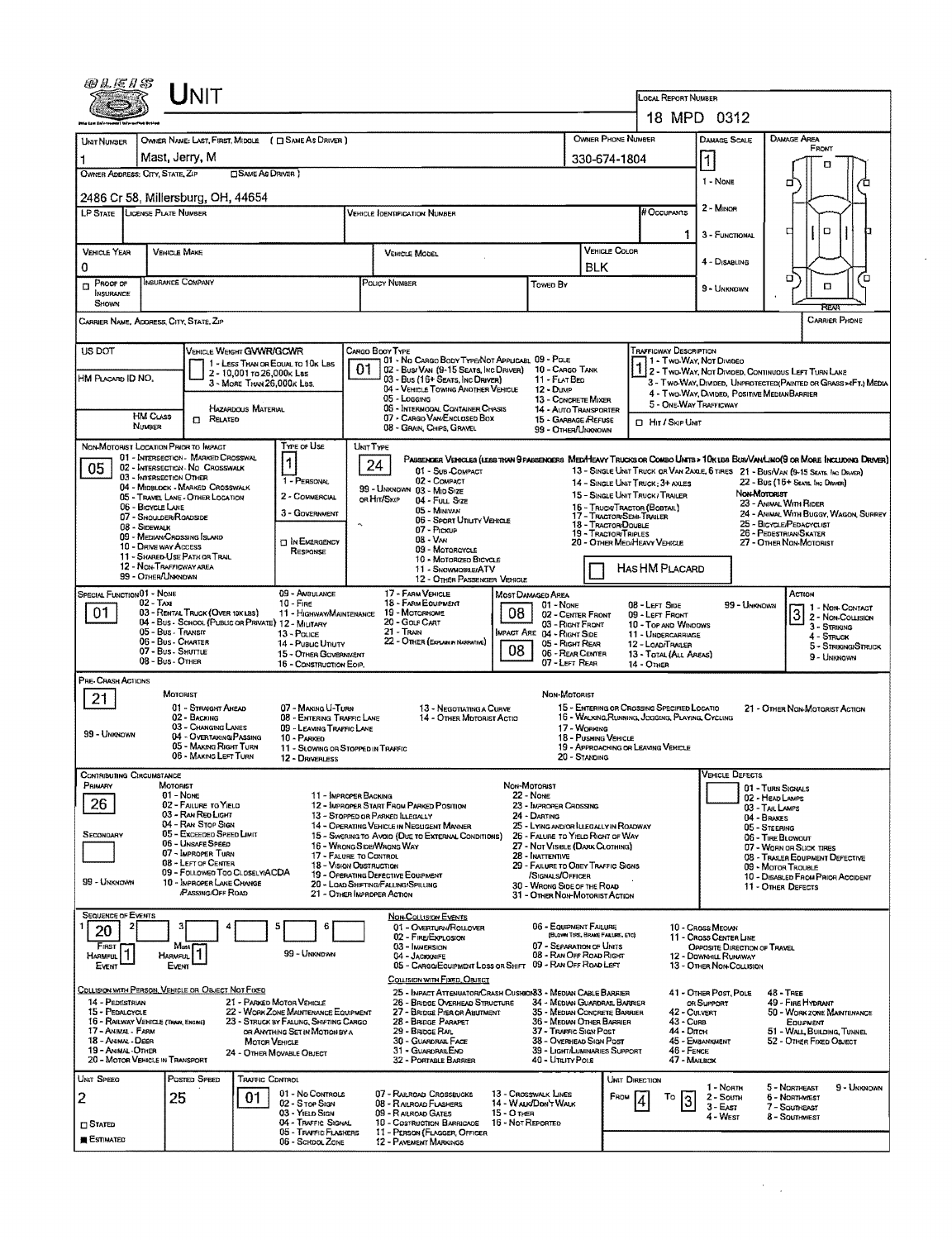|                                                                              | <b>NIT</b>                                                                              |                                                                          |                                                                                                                                    |                                                                            |                                                                 | <b>LOCAL REPORT NUMBER</b>                                                         |                                        |                                                                   |  |  |  |
|------------------------------------------------------------------------------|-----------------------------------------------------------------------------------------|--------------------------------------------------------------------------|------------------------------------------------------------------------------------------------------------------------------------|----------------------------------------------------------------------------|-----------------------------------------------------------------|------------------------------------------------------------------------------------|----------------------------------------|-------------------------------------------------------------------|--|--|--|
|                                                                              |                                                                                         |                                                                          |                                                                                                                                    |                                                                            |                                                                 | 18 MPD 0312                                                                        |                                        |                                                                   |  |  |  |
| UNIT NUMBER                                                                  | OWNER NAME: LAST, FIRST, MIDDLE                                                         | ( C) SAME AS DRIVER )                                                    |                                                                                                                                    |                                                                            | OWNER PHONE NUMBER                                              | Damage Scale                                                                       |                                        | DAMAGE AREA<br>FRONT                                              |  |  |  |
| $\overline{2}$                                                               | Yerian, Shavne, Marie                                                                   |                                                                          |                                                                                                                                    |                                                                            | 330-473-5608                                                    | 2                                                                                  |                                        |                                                                   |  |  |  |
| OWNER ADDRESS: CITY, STATE, ZIP                                              | <b>OSAME AS DRIVER</b> )                                                                |                                                                          |                                                                                                                                    |                                                                            |                                                                 | 1 - None                                                                           |                                        | α<br>Ή                                                            |  |  |  |
|                                                                              | 7162 Tr 319, Millersburg, OH, 44654                                                     |                                                                          |                                                                                                                                    |                                                                            |                                                                 | 2 - Minor                                                                          |                                        |                                                                   |  |  |  |
|                                                                              | LP STATE LICENSE PLATE NUMBER                                                           |                                                                          | <b>VEHICLE IDENTIFICATION NUMBER</b>                                                                                               |                                                                            | # Occupants                                                     |                                                                                    |                                        |                                                                   |  |  |  |
| OН                                                                           | GEX3570                                                                                 |                                                                          | 3FA6P0HR9DR141041                                                                                                                  |                                                                            |                                                                 | 3 - FUNCTIONAL<br>$\mathbf{2}$                                                     |                                        | O                                                                 |  |  |  |
| <b>VEHICLE YEAR</b><br>2013                                                  | <b>VEHICLE MAKE</b><br>Ford                                                             |                                                                          | <b>VEHICLE MODEL</b><br>Fusion                                                                                                     |                                                                            | <b>VEHICLE COLOR</b><br><b>MVE</b>                              | 4 - Disabling                                                                      |                                        |                                                                   |  |  |  |
| PROOF OF                                                                     | <b>INSURANCE COMPANY</b>                                                                |                                                                          | POLICY NUMBER                                                                                                                      | Toweo By                                                                   |                                                                 | 9 - UNKNOWN                                                                        |                                        | הם<br>Έ<br>$\Box$                                                 |  |  |  |
| <b>INSURANCE</b><br>SHOWN                                                    | Progressive                                                                             |                                                                          | 915291770                                                                                                                          |                                                                            |                                                                 |                                                                                    |                                        | RFA                                                               |  |  |  |
|                                                                              | CARRIER NAME, ADDRESS, CITY, STATE, ZIP                                                 |                                                                          |                                                                                                                                    |                                                                            |                                                                 |                                                                                    |                                        | <b>CARRIER PHONE</b>                                              |  |  |  |
|                                                                              |                                                                                         |                                                                          |                                                                                                                                    |                                                                            |                                                                 |                                                                                    |                                        |                                                                   |  |  |  |
| US DOT                                                                       | <b>VEHICLE WEIGHT GVWR/GCWR</b><br>1 - LESS THAN OR EQUAL TO 10x LBS                    |                                                                          | CARGO BODY TYPE<br>01 - No CARGO BODY TYPE/NOT APPLICABL 09 - POLE<br>01<br>[02 - Bus VAN (9-15 SEATS, INC DRIVER) 10 - CARGO TANK |                                                                            |                                                                 | <b><i>FRAFFICWAY DESCRIPTION</i></b><br>11 - Two-Way, Not Divideo                  |                                        |                                                                   |  |  |  |
| 2 - 10,001 to 26,000k Las<br>HM PLACARD ID NO.<br>3 - MORE THAN 26,000K LBS. |                                                                                         |                                                                          | 03 - Bus (16+ SEATS, INC DRIVER)<br>04 - VEHICLE TOWING ANOTHER VEHICLE                                                            | 11 - FLAT BED<br>$12 - Dune$                                               |                                                                 | 1 2 - TWO-WAY, NOT DIVIDED, CONTINUOUS LEFT TURN LANE                              |                                        | 3 - Two-Way, Divided, Unprotected (Painted or Grass >>FT.) Media  |  |  |  |
|                                                                              | HAZARDOUS MATERIAL                                                                      |                                                                          | 05 - Longing<br>06 - INTERMODAL CONTAINER CHASIS                                                                                   | 13 - CONCRETE MIXER<br>14 - AUTO TRANSPORTER                               |                                                                 | 4 - Two-Way, Diviged, Positive Median Barrier<br>5 - ONE-WAY TRAFFICWAY            |                                        |                                                                   |  |  |  |
|                                                                              | <b>HM CLASS</b><br><b>ET RELATED</b><br>NUMBER                                          |                                                                          | 07 - CARGO VAN ENCLOSED BOX<br>08 - GRAIN, CHIPS, GRAVEL                                                                           | 15 - GARBAGE REFUSE<br>99 - OTHER/LINGNOWN                                 |                                                                 | <b>CI Hr / Skip Unit</b>                                                           |                                        |                                                                   |  |  |  |
|                                                                              | NON-MOTORIST LOCATION PRIOR TO IMPACT                                                   | Type or Use                                                              | UNIT TYPE                                                                                                                          |                                                                            |                                                                 |                                                                                    |                                        |                                                                   |  |  |  |
|                                                                              | 01 - INTERSECTION MARKED CROSSWAL<br>02 - INTERSECTION - NO CROSSWALK                   | 1                                                                        | Passenger Venicles (less than 9 passengers Mediteary Trucks or Condo Units > 10x lbs Bus/VanLino(9 or More Including Driver)<br>04 |                                                                            |                                                                 |                                                                                    |                                        |                                                                   |  |  |  |
|                                                                              | 03 - INTERSECTION OTHER<br>04 - MIDBLOCK - MARKED CROSSWALK                             | 1 - PERSONAL                                                             | 01 - Sub-COMPACT<br>02 - COMPACT<br>99 - UNKNOWN 03 - Mid SIZE                                                                     |                                                                            | 14 - SINGLE UNIT TRUCK: 3+ AXLES                                | 13 - SINGLE UNIT TRUCK OR VAN 2AXLE, 6 TIRES 21 - BUS/VAN (9-15 SEATS, INC DRIVER) |                                        | 22 - Bus (16+ Seats, Ing Driver)                                  |  |  |  |
|                                                                              | 05 - Travel Lane - Other Location<br>06 - BICYCLE LANE                                  | 2 - COMMERCIAL                                                           | or Hn/Skip<br>04 - Full Size                                                                                                       |                                                                            | 15 - SINGLE UNIT TRUCK, TRAILER<br>16 - TRUCK/TRACTOR (BOBTAIL) |                                                                                    | Non-Motorist<br>23 - ANIMAL WITH RIDER |                                                                   |  |  |  |
|                                                                              | 07 - Shoulder/Roadside<br>08 - SIDEWALK                                                 | 3 - GOVERNMENT                                                           | 05 - Manyan<br>06 - Sport UTILITY VEHICLE                                                                                          |                                                                            | 17 - TRACTOR/SEMI-TRAILER<br>18 - TRACTOR/DOUBLE                |                                                                                    |                                        | 24 - ANIMAL WITH BUGGY, WAGON, SURREY<br>25 - BICYCLE/PEDACYCLIST |  |  |  |
|                                                                              | 09 - MEDIAN/CROSSING ISLAND<br>10 - DRIVE WAY ACCESS                                    | <b>LI IN EMERGENCY</b>                                                   | 07 - Pickup<br>$08 - \mathrm{Var}$<br>09 - MOTORCYCLE                                                                              |                                                                            | 19 - TRACTOR/TRIPLES<br>20 - OTHER MEO/HEAVY VEHICLE            |                                                                                    |                                        | 26 - PEDESTRIAN/SKATER<br>27 - OTHER NON-MOTORIST                 |  |  |  |
|                                                                              | 11 - Shared-Use Path or Trail<br>12 - NON-TRAFFICWAY AREA                               | RESPONSE                                                                 | 10 - Motorizeo Bicycle                                                                                                             |                                                                            |                                                                 |                                                                                    |                                        |                                                                   |  |  |  |
|                                                                              | 99 - OTHER/UNKNOWN                                                                      |                                                                          | 11 - SNOWMOBILE/ATV<br>12 - OTHER PASSENGER VEHICLE                                                                                |                                                                            |                                                                 | <b>HASHM PLACARD</b>                                                               |                                        |                                                                   |  |  |  |
| <b>SPECIAL FUNCTION 01 - NONE</b>                                            | $02 - Tax$                                                                              | 09 - AMBULANCE<br>$10 -$ Fire                                            | 17 - FARM VEHICLE<br>18 - FARM EQUIPMENT                                                                                           | MOST DAMAGED AREA<br>01 - NONE                                             |                                                                 | 08 - LEFT SIDE                                                                     | 99 - UNKNOWN                           | ACTION<br>1 1 - Non-Contact                                       |  |  |  |
| 01                                                                           | 03 - RENTAL TRUCK (OVER 10K LBS)<br>04 - Bus - School (Public or Private) 12 - Military | 11 - HIGHWAY/MAINTENANCE                                                 | 19 - MOTORHOME<br>20 - GOUF CART                                                                                                   | 08<br>02 - CENTER FRONT<br>03 - Right Front                                |                                                                 | 09 - LEFT FRONT<br>10 - TOP AND WINDOWS                                            |                                        | 2 - NON-COLLISION<br>3 - Striking                                 |  |  |  |
|                                                                              | 05 - Bus - Transtt<br>06 - Bus - Charter                                                | 13 - Pouce<br>14 - PUBLIC UTILITY                                        | $21 -$ Train<br>22 - OTHER (EXPLAN IN NAPPARTNE)                                                                                   | MPACT ARE 04 - RIGHT SIDE<br>05 - Right REAR                               |                                                                 | 11 - UNDERCARRIAGE<br>12 - LOAD/TRAILER                                            |                                        | 4 - Struck<br>5 - STRIKING/STRUCK                                 |  |  |  |
|                                                                              | 07 - Bus - SHUTTLE<br>08 - Bus - OTHER                                                  | 15 - OTHER GOVERNMENT<br>16 - CONSTRUCTION EQIP.                         |                                                                                                                                    | 08<br>06 - REAR CENTER<br>07 - LEFT REAR                                   | 14 - OTHER                                                      | 13 - TOTAL (ALL AREAS)                                                             |                                        | 9 - Unknown                                                       |  |  |  |
| PRE-CRASH ACTIONS                                                            |                                                                                         |                                                                          |                                                                                                                                    |                                                                            |                                                                 |                                                                                    |                                        |                                                                   |  |  |  |
| 11                                                                           | MOTORIST<br>01 - STRAIGHT AHEAD                                                         | 07 - MAKING U-TURN                                                       | 13 - NEGOTIATING A CURVE                                                                                                           | NON-MOTORIST                                                               |                                                                 | 15 - ENTERING OR CROSSING SPECIFIED LOCATIO                                        |                                        | 21 - OTHER NON-MOTORIST ACTION                                    |  |  |  |
|                                                                              | 02 - BACKING                                                                            | 08 - ENTERING TRAFFIC LANE<br>09 - LEAVING TRAFFIC LANE                  | 14 - OTHER MOTORIST ACTIO                                                                                                          |                                                                            |                                                                 | 16 - WALKING, RUNNING, JOGGING, PLAYING, CYCLING                                   |                                        |                                                                   |  |  |  |
|                                                                              |                                                                                         |                                                                          |                                                                                                                                    | 17 - Working<br>18 - PUSHING VEHICLE                                       |                                                                 |                                                                                    |                                        |                                                                   |  |  |  |
| 99 - UNKNOWN                                                                 | 03 - CHANGING LANES<br>04 - OVERTAKING/PASSING                                          | 10 - PARKED                                                              |                                                                                                                                    |                                                                            |                                                                 |                                                                                    |                                        |                                                                   |  |  |  |
|                                                                              | 05 - MAKING RIGHT TURN<br>06 - MAKING LEFT TURN                                         | 11 - SLOWING OR STOPPED IN TRAFFIC<br>12 - DRIVERLESS                    |                                                                                                                                    | 20 - STANDING                                                              | 19 - APPROACHING OR LEAVING VEHICLE                             |                                                                                    |                                        |                                                                   |  |  |  |
| CONTRIBUTING CIRCUMSTANCE                                                    |                                                                                         |                                                                          |                                                                                                                                    |                                                                            |                                                                 | VEHICLE DEFECTS                                                                    |                                        |                                                                   |  |  |  |
| PRIMARY                                                                      | MOTORIST<br>$01 - None$                                                                 |                                                                          | 11 - IMPROPER BACKING                                                                                                              | Non-Motorust<br>$22 - None$                                                |                                                                 |                                                                                    | 01 - TURN SIGNALS<br>02 - HEAD LAMPS   |                                                                   |  |  |  |
| 01                                                                           | 02 - FAILURE TO YIELD<br>03 - RAN RED LIGHT                                             |                                                                          | 12 - IMPROPER START FROM PARKED POSITION<br>13 - Stopped or Parked LLEGALLY                                                        | 23 - IMPROPER CROSSING<br>24 - DARTING                                     |                                                                 |                                                                                    | 03 - TAIL LAMPS<br>04 - BRAKES         |                                                                   |  |  |  |
| SECONDARY                                                                    | 04 - RAN STOP SIGN<br>05 - Exceeped Speed Limit                                         |                                                                          | 14 - Operating Vehicle in Negligent Manner<br>15 - Swering to Avoid (Due to External Conditions)                                   | 25 - LYING ANDJOR LLEGALLY IN ROADWAY<br>26 - FALURE TO YIELD RIGHT OF WAY |                                                                 |                                                                                    | 05 - STEERING<br>06 - TIRE BLOWOUT     |                                                                   |  |  |  |
|                                                                              | 06 - UNSAFE SPEED<br>07 - IMPROPER TURN                                                 |                                                                          | 16 - WRONG SIDE/WRONG WAY<br>17 - FALURE TO CONTROL                                                                                | 27 - NOT VISIBLE (DARK CLOTHING)<br>28 - INATTENTIVE                       |                                                                 |                                                                                    |                                        | 07 - WORN OR SUCK TIRES<br>08 - TRAILER EQUIPMENT DEFECTIVE       |  |  |  |
|                                                                              | 08 - LEFT OF CENTER<br>09 - Followeo Too Closelv/ACDA                                   |                                                                          | 18 - Vision Osstruction<br>19 - OPERATING DEFECTIVE EQUIPMENT                                                                      | 29 - FAILURE TO OBEY TRAFFIC SIGNS<br>/SIGNALS/OFFICER                     |                                                                 |                                                                                    | 09 - MOTOR TROUBLE                     | 10 - DISABLED FROM PRIOR ACCIDENT                                 |  |  |  |
| 99 - UNKNOWN                                                                 | 10 - IMPROPER LANE CHANGE<br>PASSING/OFF ROAD                                           |                                                                          | 20 - LOAD SHIFTING/FALLING/SPILLING<br>21 - OTHER INPROPER ACTION                                                                  | 30 - WRONG SIDE OF THE ROAD<br>31 - OTHER NON-MOTORIST ACTION              |                                                                 |                                                                                    | 11 - OTHER DEFECTS                     |                                                                   |  |  |  |
| <b>SEQUENCE OF EVENTS</b>                                                    |                                                                                         |                                                                          | Non-Collusion Events                                                                                                               |                                                                            |                                                                 |                                                                                    |                                        |                                                                   |  |  |  |
| 13                                                                           |                                                                                         | 6                                                                        | 01 - Overturn/Rollover<br>02 - FIRE/EXPLOSION                                                                                      | 06 - EQUIPMENT FAILURE                                                     | (BLOWN TIRE, BRAKE FAILURE, ETC)                                | 10 - Cross Median<br>11 - Cross Center Line                                        |                                        |                                                                   |  |  |  |
| FIRST<br>1<br>HARMFUL                                                        | Most<br>HARMFUL <sup>1</sup>                                                            | 99 - UNKNOWN                                                             | 03 - IMMERSION<br>04 - Jackknife                                                                                                   | 07 - SEPARATION OF UNITS<br>08 - RAN OFF ROAD RIGHT                        |                                                                 | 12 - DOWNHILL RUNAWAY                                                              | OPPOSITE DIRECTION OF TRAVEL           |                                                                   |  |  |  |
| Event                                                                        | EVENT                                                                                   |                                                                          | 05 - CARGO/EQUIPMENT LOSS OR SHIFT 09 - RAN OFF ROAD LEFT                                                                          |                                                                            |                                                                 | 13 - OTHER NON-COLLISION                                                           |                                        |                                                                   |  |  |  |
|                                                                              | COLUSION WITH PERSON, VEHICLE OR OBJECT NOT FIXED                                       |                                                                          | COLLISION WITH FIXED, OBJECT<br>25 - IMPACT ATTENUATOR/CRASH CUSHION33 - MEDIAN CABLE BARRIER                                      |                                                                            |                                                                 | 41 - OTHER POST, POLE                                                              |                                        | $48 - T$ REE                                                      |  |  |  |
| 14 - PEDESTRIAN<br>15 - PEOALCYCLE                                           |                                                                                         | 21 - PARKED MOTOR VEHICLE<br>22 - WORKZONE MAINTENANCE EQUIPMENT         | 26 - BRIDGE OVERHEAD STRUCTURE<br>27 - BRIDGE PIER OR ABUTMENT                                                                     | 34 - MEDIAN GUARDRAIL BARRIER<br>35 - MEDIAN CONCRETE BARRIER              |                                                                 | OR SUPPORT<br>42 - CULVERT                                                         |                                        | 49 - FIRE HYDRANT<br>50 - WORK ZONE MAINTENANCE                   |  |  |  |
| 17 - ANIMAL - FARM                                                           | 16 - RAILWAY VEHICLE (TRAN, ENGINE)                                                     | 23 - STRUCK BY FALLING, SHIFTING CARGO<br>OR ANYTHING SET IN MOTION BY A | 28 - BRIDGE PARAPET<br>29 - Bridge Rail                                                                                            | 36 - MEDIAN OTHER BARRIER<br>37 - TRAFFIC SIGN POST                        |                                                                 | $43 - C$ une<br>44 - Опсн                                                          |                                        | EQUIPMENT<br>51 - WALL BUILDING, TUNNEL                           |  |  |  |
| 18 - Annal - Deer<br>19 - Animal Other                                       | MOTOR VEHICLE                                                                           | 24 - Other MovABLE OBJECT                                                | 30 - GUARDRAIL FACE<br>31 - GUARORAILEND                                                                                           | 38 - Overhead Sign Post<br>39 - LIGHT/LUMINARIES SUPPORT                   |                                                                 | 45 - EMBANKMENT<br>46 - FENCE                                                      |                                        | 52 - OTHER FIXED OBJECT                                           |  |  |  |
|                                                                              | 20 - MOTOR VEHICLE IN TRANSPORT                                                         |                                                                          | 32 - PORTABLE BARRIER                                                                                                              | 40 - UTILITY POLE                                                          |                                                                 | 47 - MAILBOX                                                                       |                                        |                                                                   |  |  |  |
|                                                                              | Posted Speed<br><b>TRAFFIC CONTROL</b>                                                  | 01 - No Controls                                                         | 07 - RAILROAD CROSSBUCKS                                                                                                           | 13 - Crosswalk Lines                                                       | UNIT DIRECTION                                                  | 1 - Noath                                                                          |                                        | 5 - NORTHEAST<br>9 - UNKNOWN                                      |  |  |  |
|                                                                              | 25<br>01                                                                                | 02 - S TOP SIGN<br>03 - Yield Sign                                       | 08 - RAILROAD FLASHERS<br>09 - RAILROAD GATES<br>15 - O THER                                                                       | 14 - W ALK/DON'T WALK                                                      | FROM                                                            | Тo<br>$2 -$ South<br>$\mathbf{1}$<br>$3 - E$ AST                                   |                                        | 6 - NORTHWEST<br>7 - SOUTHEAST                                    |  |  |  |
| UNIT SPEED<br>o<br><b>B</b> STATEO<br><b>ESTIMATED</b>                       |                                                                                         | 04 - TRAFFIC SIGNAL<br>05 - TRAFFIC FLASHERS                             | 10 - COSTRUCTION BARRICADE 16 - NOT REPORTED<br>11 - PERSON (FLAGGER, OFFICER                                                      |                                                                            |                                                                 | 4 - West                                                                           |                                        | 8 - Southwest                                                     |  |  |  |